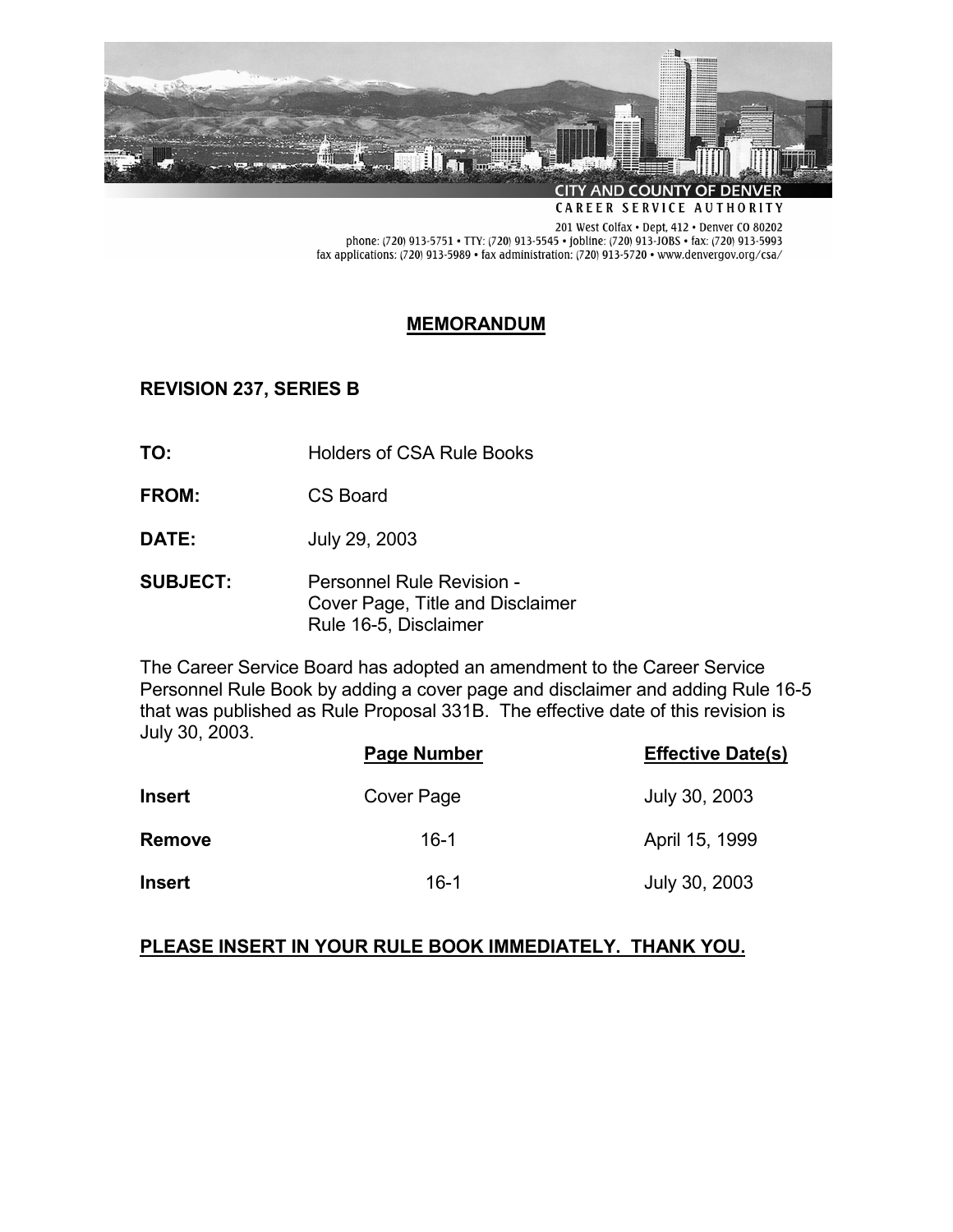

# **City and County of Denver Career Service Board Personnel Rules**

# **Important – Disclaimer**

*The Denver Career Service Board Personnel Rules do not create or constitute any contractual rights between or among the City and County of Denver, the Career Service Board, the Career Service Authority and any employee or applicant for employment. The Denver Career Service Board Personnel Rules may only be modified, rescinded, or revised, in writing, by the Career Service Board, which reserves the right to unilaterally modify, rescind, or revise the rules at any time consistent with its rule-making process.*